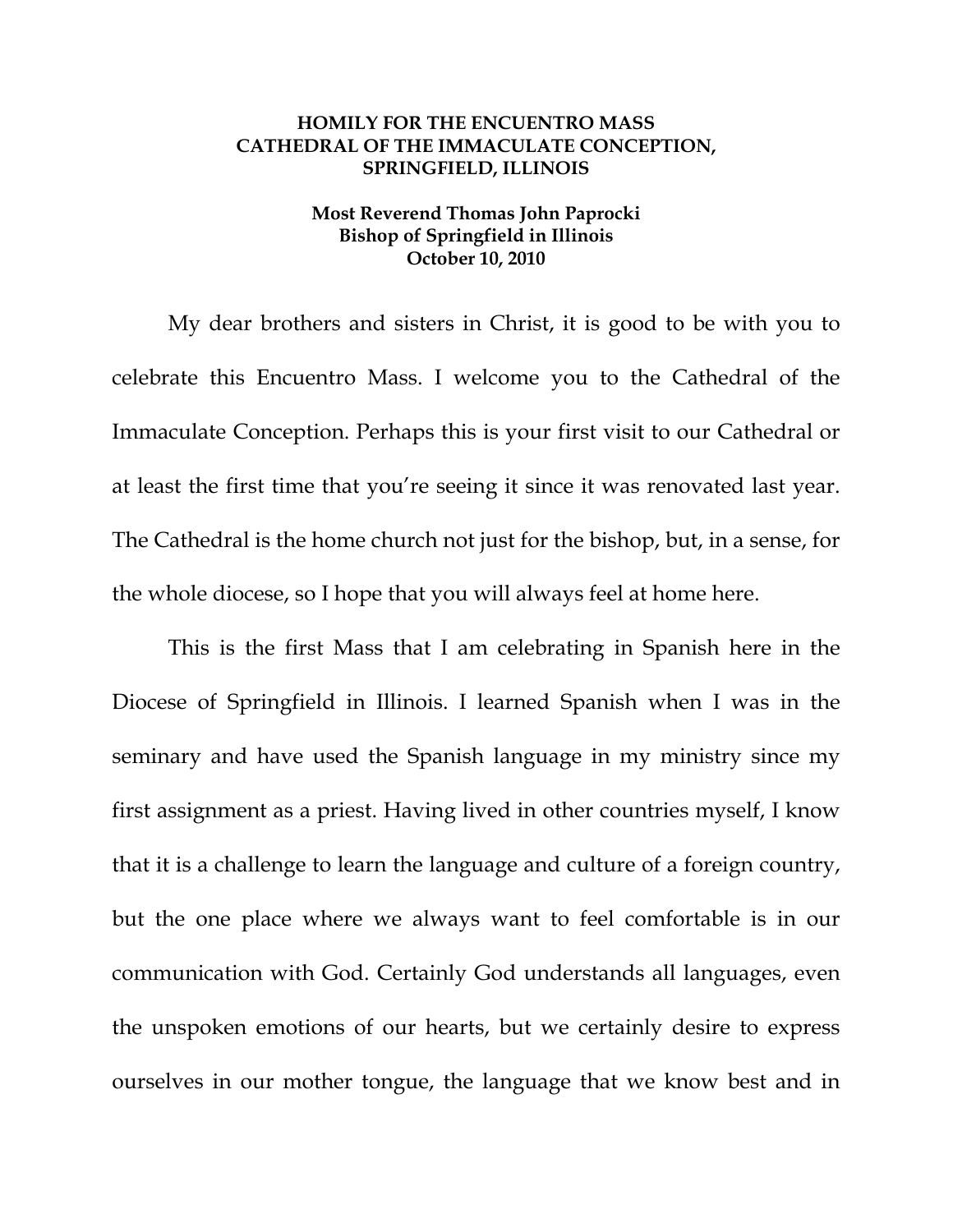which we can most fully express our needs and desires, our expressions of repentance, our pleas for mercy, as well as our thanks and praise. Thus, the Catholic Church seeks to make you feel at home by providing opportunities such as this Mass today to pray in your native language.

The word "encuentro" comes from our encounter with Christ, and it is our Lord and Savior whom we encounter in this sacred place, in the Eucharist, in our hearts and in our brothers and sisters.

Fifty years ago there was a famous play, later made into a film, called *The Miracle Worker*. It tells the true story of the remarkable Helen Keller, and her inspiring teacher Anne Sullivan. Helen Keller became both deaf and blind through an illness before she was two years old, eventually learning to read and later to type. She even graduated from university and, speaking through Anne, went on many lecture tours, raising money for charity before she died in 1968, aged 88. Imagine not being able either to see anything or hear a sound. No wonder Helen was a wild, angry child, and that it took Miss Sullivan's immense patience and dedication to break through the communication barrier with her. And yet, towards the end of her life, Helen Keller was to make this remarkable statement: "I thank God for my handicaps," she said, "for through them I have found myself, my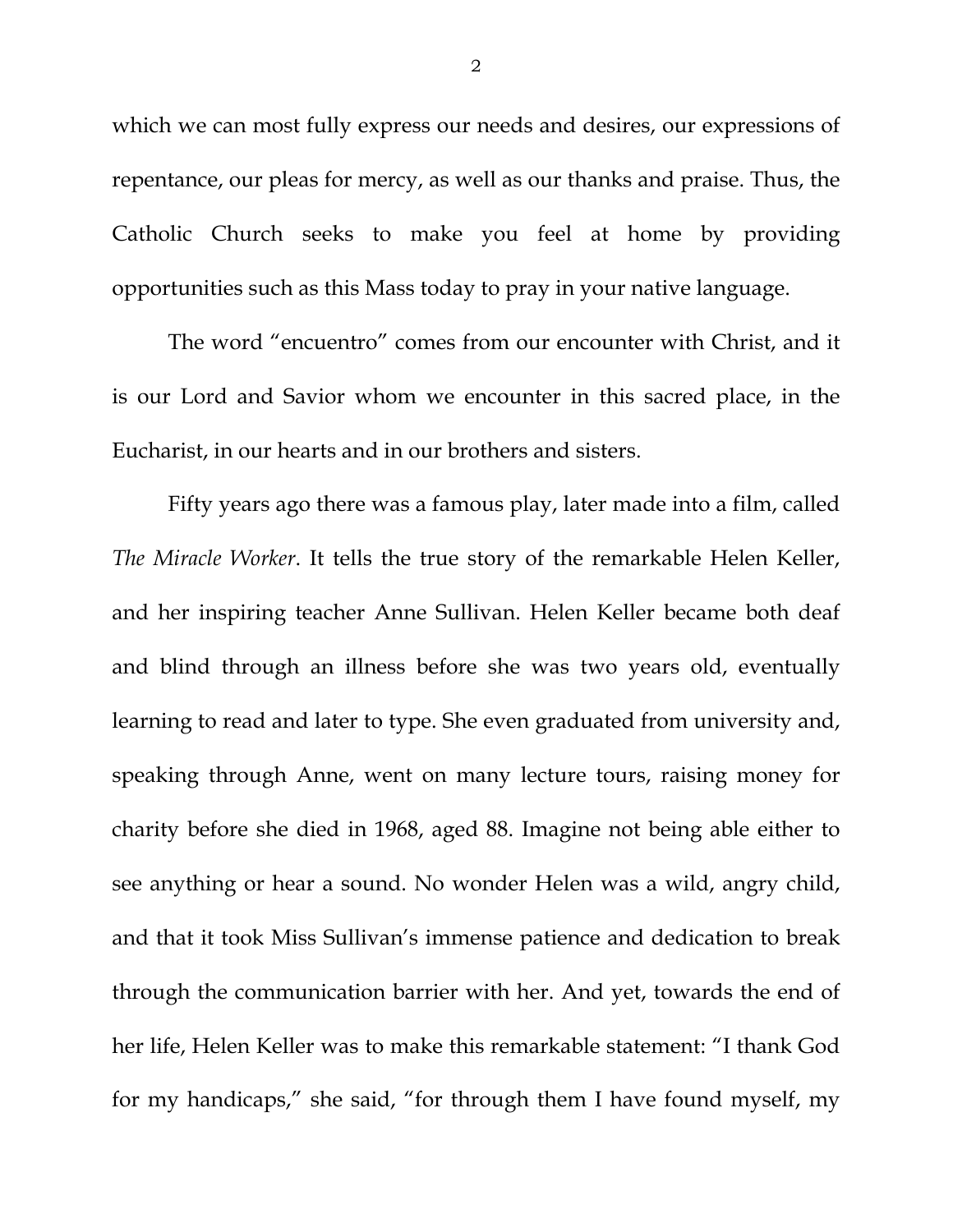work and my God." For her, insight was the most important thing: "The only thing worse than being blind," she said, "is having sight but no vision." For her own insight, for her faith, she was immensely grateful.

In the Gospel today, we hear that Jesus is making his way to Jerusalem. Whenever this is mentioned, it is to remind us that he is approaching the place of his passion, death and resurrection. He is in border territory between the Jewish province of Galilee and the land of the Samaritans, a people whose hatred of the Jews was reciprocated. He meets a group of lepers, who have banded together to beg. This would be their only means of livelihood, as they would be forced to keep away from other people. Not only was leprosy considered an infectious disease, but it was thought that sufferers had to have offended God, and so must be shunned. To touch a leper would mean to be defiled, made ritually unclean. Only when the messianic age arrived would lepers be healed and leprosy would be no more.

These lepers ask Jesus for mercy, translated into alms or food. But Jesus gives them more than that. He heals them. They respond at once to his instruction to show themselves to the priests – as someone healed of the disease would do – even before they are sure he has the power to heal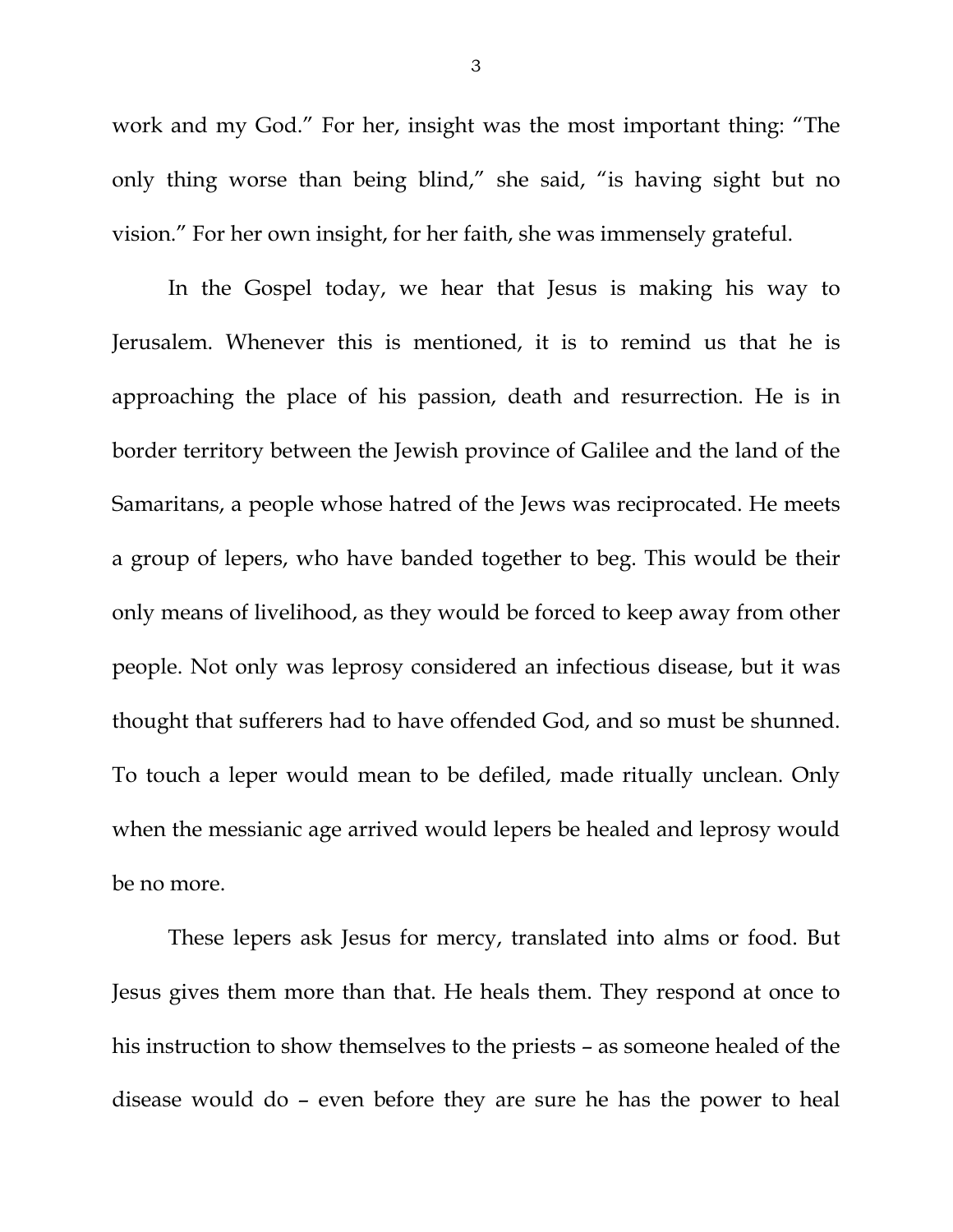them. Jesus does the healing, but they have cooperated, not scoffed at the incredible implication of what he is asking them to do. They are, of course, ecstatic. Who wouldn't be? Their whole lives have been turned around in an instant. They are free now, whole and healthy. Yet only one of them appreciates the gift they have been given so generously. And this is a Samaritan, one of that despised people. There he is, alone of the ten, humbly falling at Jesus' feet and thanking God. His healing draws him to Jesus, and for this faith Jesus assures him that he is now not only healed but saved, promised a place in the kingdom of God.

Obviously Jesus expects gratitude and is disappointed at the ingratitude of the other nine. For gratitude is good for us. It helps, if only partially, to restore the balance, to bring justice to the situation. It opens us up to another; it deflates our pride; it acknowledges that the other is worthier than we are. It is the mark of true humility that we can be sincerely grateful to a benefactor, to anyone who has done us a favor or service. Are we not taught the words "please" and "thank you" from our infancy? And yet how difficult it is to be grateful. How forgetful we are of all the good things that come to us.